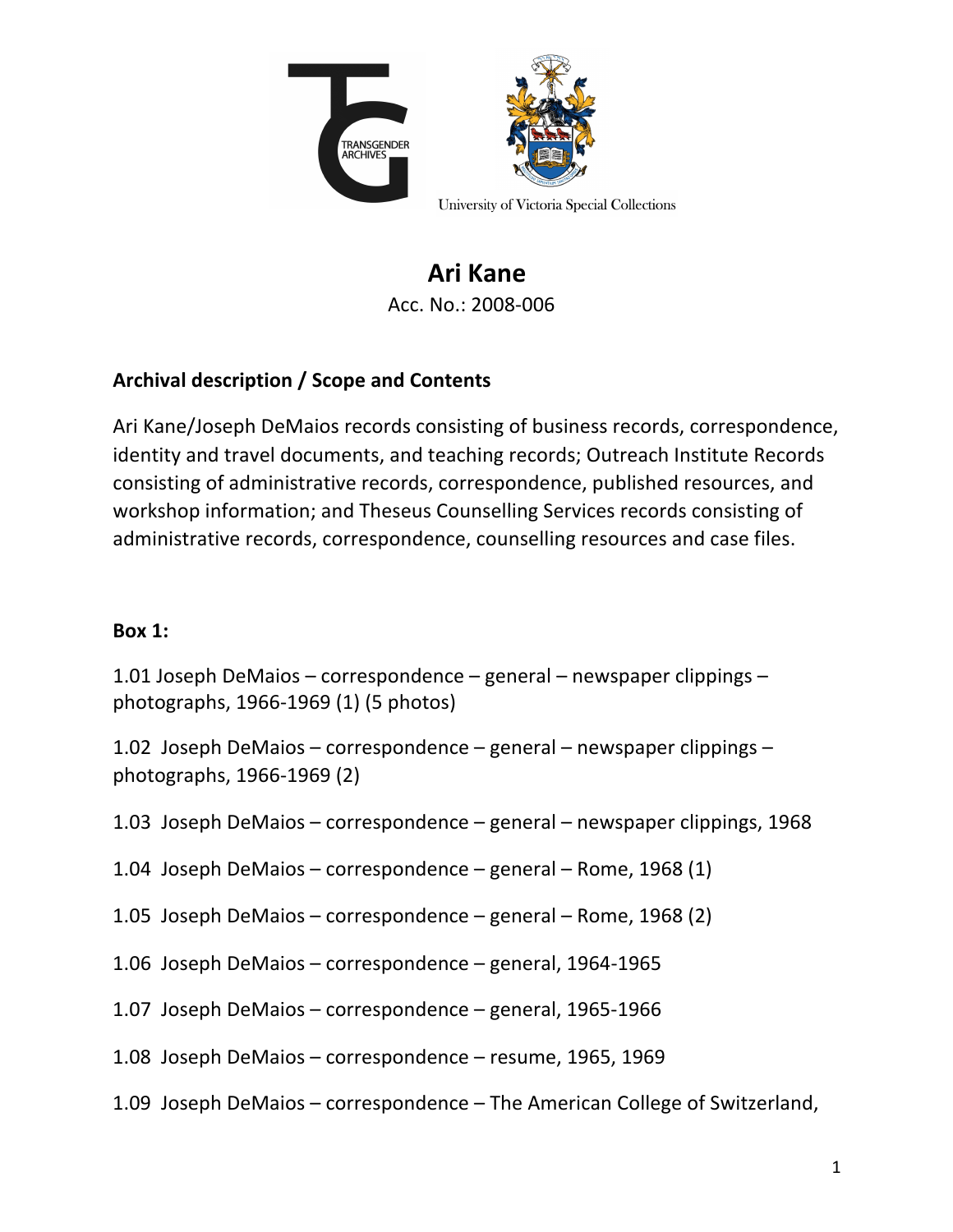Leysin, 1967

1.10 Joseph DeMaios – correspondence – Music Project with Sam, 1964 – The Inside Story of Brass Instruments, 1956 

1.11 Joseph DeMaios – correspondence – business, 1966 – Simon's Rock, catalogue  $-$  general  $(1)$ 

1.12 Joseph DeMaios - correspondence - business, 1966 - Simon's Rock, catalogue  $-$  general (2)

1.13 Joseph DeMaios – correspondence, 1960-1962  $(1)$ 

1.14 Joseph DeMaios - correspondence, 1960-1962 (2)

1.15 Joseph DeMaios - correspondence - personal, 1962

1.16 Joseph DeMaios - appointment calendar, 1970-1971

1.18 Gender Alternatives League – letter,  $1991 - A$  Bill regarding Sacramento City Code 

1.19 The Journal of Gender Studies – Dallas D. – articles – newspaper clippings – journals, 1992-1993 

1.20 The Journal of Gender Studies – correspondence – articles – newspaper clippings  $-$  winter/spring, 1994

1.21 Abstracts of a Symposium on Gender Issues for the 80s and 90s

1.22 The Journal of Gender Studies – reviews, 1992

1.23 Joseph DeMaios - financial records, 1968-1969

#### **Box 2:**

2.1 Joseph DeMaios – ephemera – certificates – reports – programs – photographs, 1943-1958 (8 photos) 

2.2 Joseph DeMaios – correspondence – memos – St. Stephen's School in Rome, rules and regulations, 1966-1967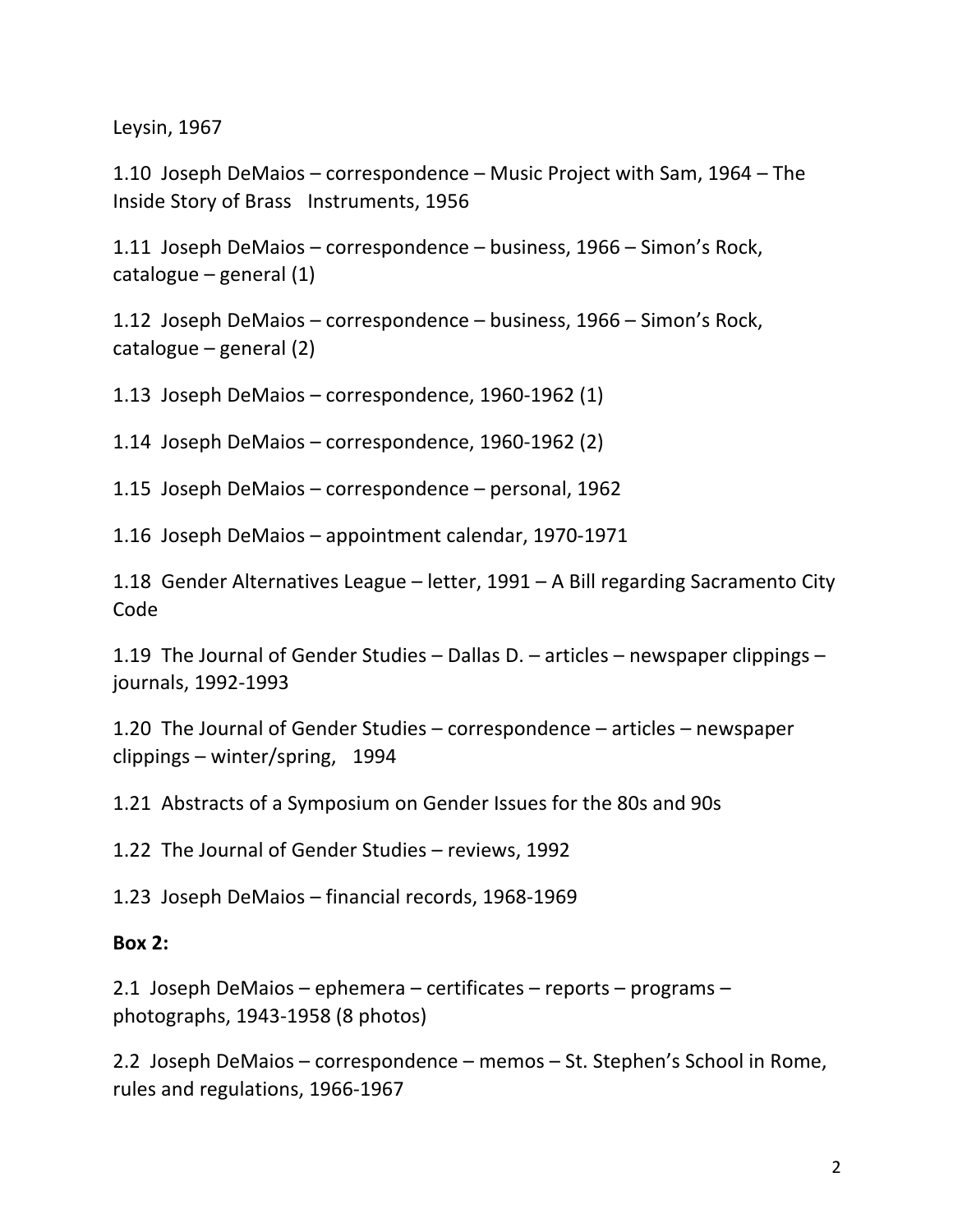- 2.3 Joseph DeMaios correspondence, 1971-1974
- 2.4 Joseph DeMaios correspondence Financial statements, 1969-1970
- 2.5 Joseph DeMaios correspondence, 1966  $(1)$
- 2.6 Joseph DeMaios correspondence, 1966 (2)
- 2.7 Joseph DeMaios correspondence, 1967
- 2.8 Joseph DeMaios correspondence, 1968
- 2.9 Joseph DeMaios correspondence, 1969 general
- 2.10 Joseph DeMaios correspondence personal (Return to USA), 1969-1970
- 2.11 Joseph DeMaios correspondence, 1970 (1)
- 2.12 Joseph DeMaios  $-$  correspondence, 1970 (2)
- 2.13 Joseph DeMaios – correspondence, 1971-1973

2.14 Joseph DeMaios – correspondence (letter from Mary O'Donovan) – newspaper clipping – Explorers "A" Ltd. – The Campus (Newspaper), 1957, 1973, 1976 

2.15 Provincetown Business Guild – minutes, correspondence – other related material, 1983

2.16 Correspondence – miscellaneous, 1973-1974

2.17 The Outreach Institute – book reviews – catalogue, modified, 1984-1989

2.18 Miscellaneous – brochure – catalogue – order forms – Fantasia Fair, 1987-1994 

2.19 Miscellaneous – International Bill of Gender Rights as adopted June 17, 1995  $-$  Bems Gender role inventory  $-$  Alyson publications, Inc.  $-$  The Trouble with Harry Hay, 1990-1995 

2.24 Outreach Institute of Gender Studies (OIGS) – correspondence – minutes –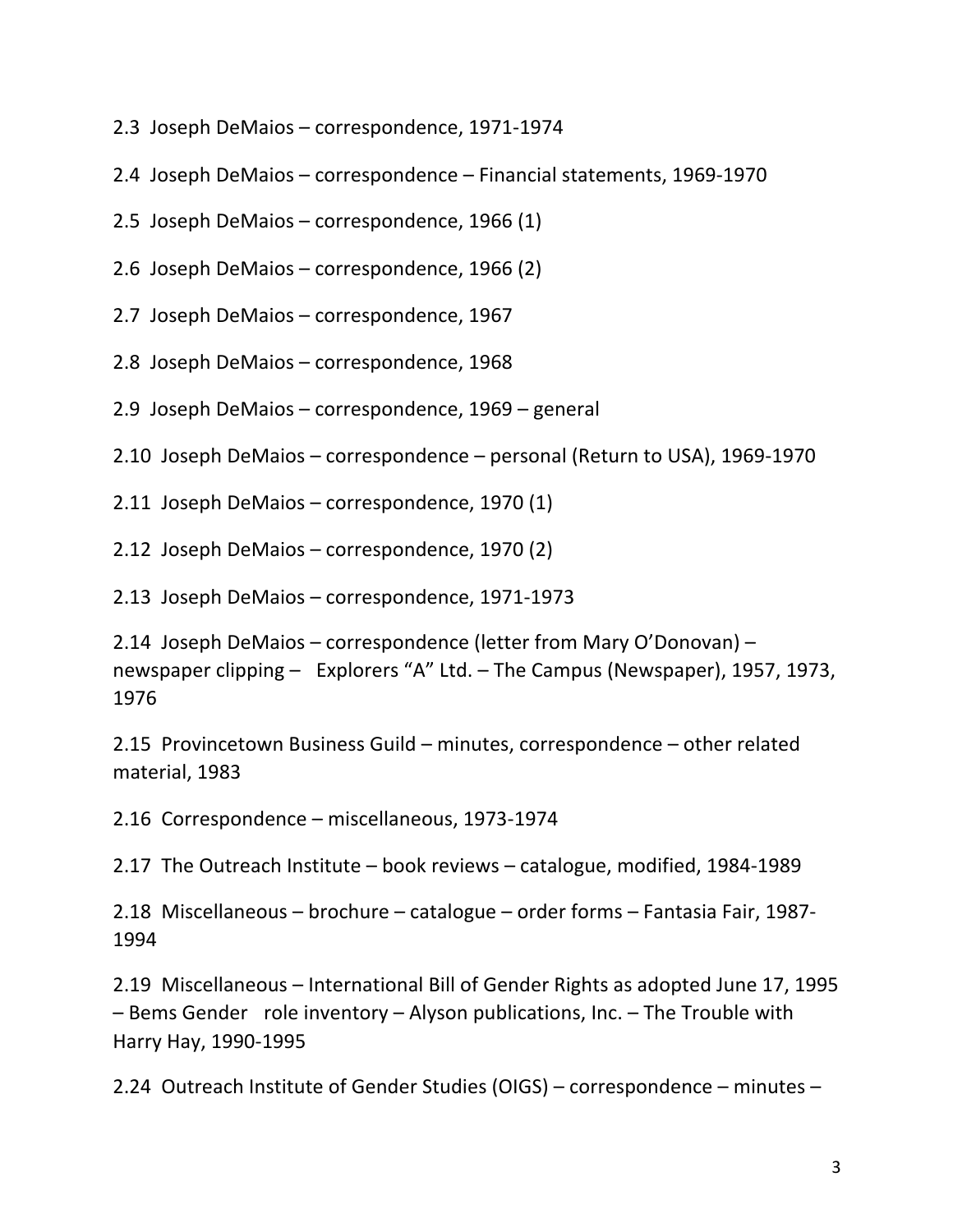financial statements  $-$  general, 1993-1994

2.25 The Human Outreach and Achievement Institute – stationary sample, 1993

2.26 Theseus Counseling Services – Associates for Human Resources –  $correspondence - meetings - general, 1993$ 

2.27 Newspaper clippings, 1976, 1992-1995 

2.28 Correspondence – brochures – membership handbook – general, 1985-1997  $(1 \text{ photo})$ 

#### **Box 3:**

3.1 Article - "Toward Realization of an Androgynous Lifestyle," by Ariadne Kane, undated 

3.2 Transcript of interview – Ariadne Kane – Jeff Star Wise – "Gender crossing, transvestism, SRS and other topics," Dec. 1977 (2 copies)

3.3 "Alternative Life Styles," by Lynn Gould and A. Kane – rough draft –  $correspondence - notes, 1975$ 

3.4 Articles  $-$  "Ariadne Kane speaks of the Transvestite Experience"  $$ photocopies, 1975-1976, undated 

3.5 Articles  $-$  "The Sex Researchers" by Edward Brecher  $-$  "An Introduction to the Subject of Transvestism or Femmiphilia (cross dressing) – newspaper clippings, 1974-1975, undated

3.6 Tiffany Club – brochures – announcements – Letter, 1984

3.7 Articles  $-$  "Trinidad, Colorado? The sex change capital of the world"  $$ newspaper clippings – Articles to cut and paste for sale, 1977-1979

3.8 Brochure – clippings, photocopies, 1962, 1975, undated

3.9 Academic papers by Sandra Ben sent to A. Kane:

Articles published in Journal of Personality and Social Psychology and Consulting and Clinical Psychology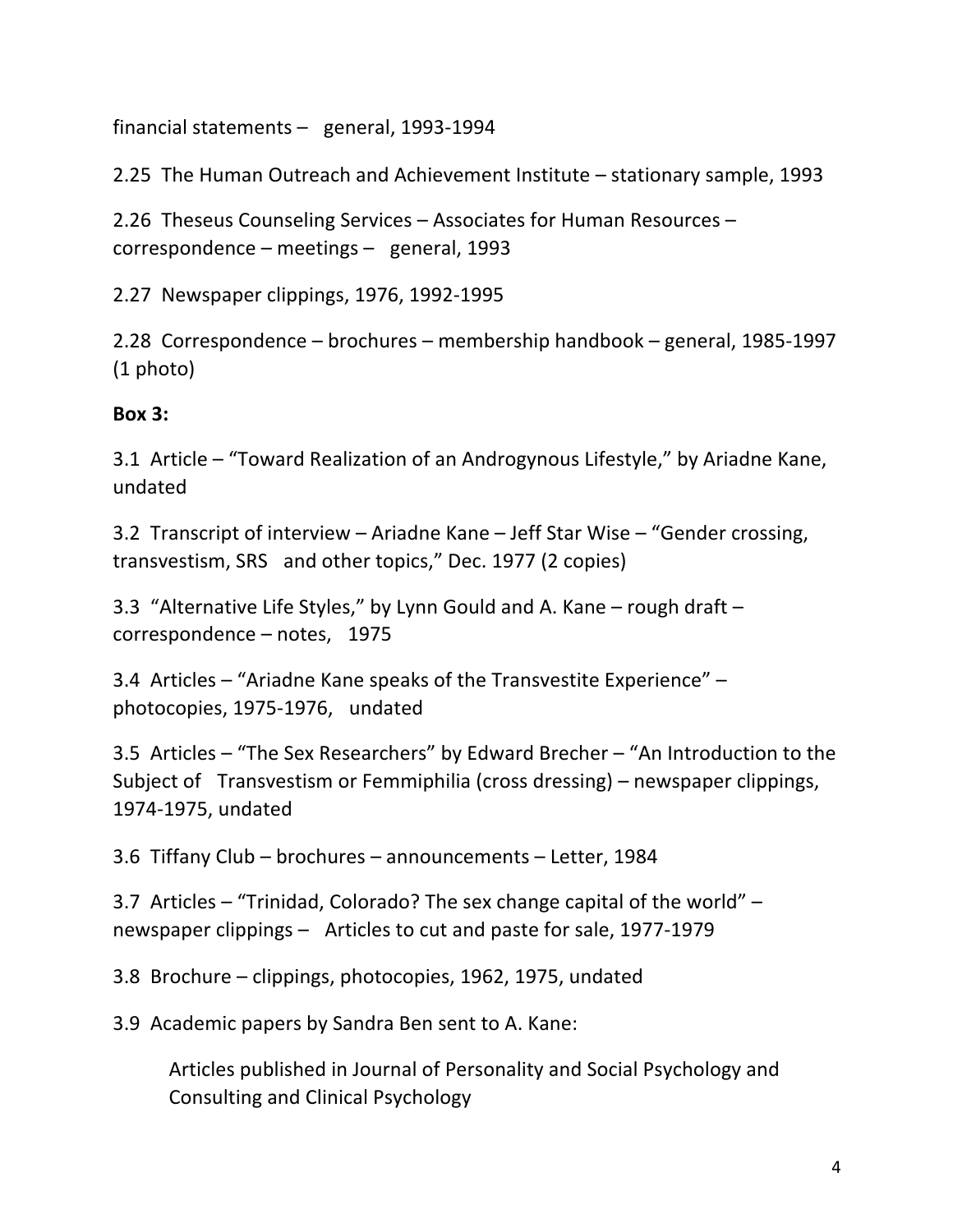- "Scoring packet: Bem Sex-Role Inventory," 1974

- "Sex Role Adaptability: On Consequence of Psychological Androgyny," 1975 

- "Sex Typing and Androgyny: Further Explorations of the Expressive Domain," 1976

- "Sex Typing and Avoidance of Cross-Sex Behavior," 1976

- "The Measurement of Psychological Androgyny," 1974

- "On the Utility of Alternative Procedures for Accessing Psychological Androgyny," 1977

- "Psychology looks at sex roles: Where have all the Androgynous People gone?," 1972 

- 3.10 The Maids: A Play in one act, by Jean Genet photocopies, 1947
- 3.11 Articles photocopies:

- "The Clinical Syndromes of Femmiphilie"

- Archives of Sexual Behavior, 1977

- "Passages: Predictable Crises of Adult Life," by Gail Sheeny, undated (2) copies) 

- "Thinking about Women," by Mary Ellmann, undated

- "Transsexualism: The Ultimate Homage to Sex-Role Poser," by Janice Raymond, undated (2 copies)

- "Childhood sexuality: The Last of the Great Taboos? SIECUS report," by Warren R. Johnson, 1977

3.12 The Outreach Foundation  $-$  correspondence  $-$  gender and cross-dressing pre/post text – attitude survey – student activity booklet, 1973, 1977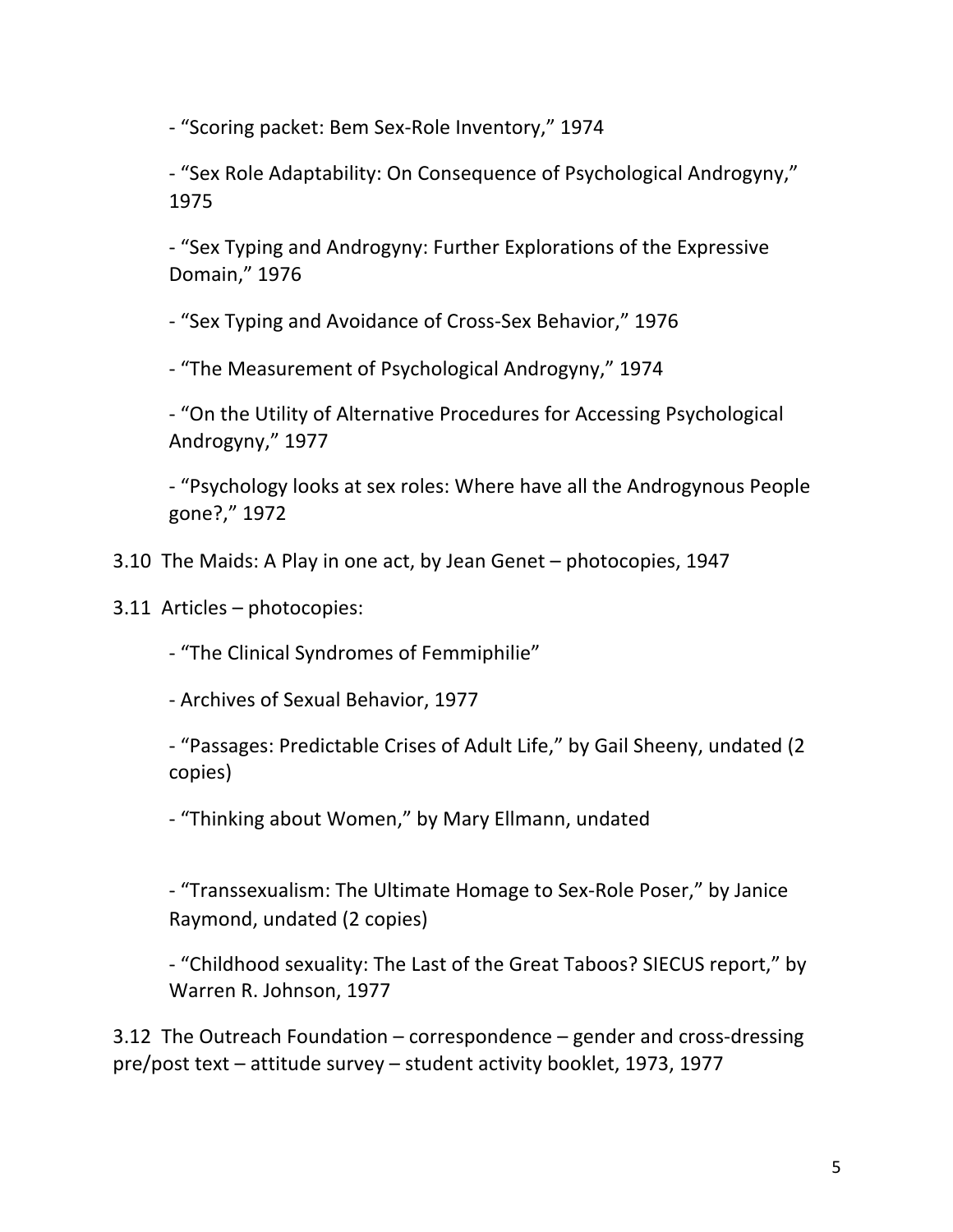3.13 Articles and pamphlets:

- "Dear Mom & Dad, There's something I gotta tell you," by Joanne R. Reed, 1976 (2 copies)

- "Letter from a Brother of a Transsexual," Erickson Educational Foundation, undated

- "Letter from a Mother," Erickson Educational Foundation, undated

- "The Institution of Marriage: Can transsexuals legally participate?" by Ann D. McGonigle, 1977 (2 copies)

3.14 Nancy S. Lending's letter about the personal experience of transsexual, undated (2 copies)

- "Testing and treating sex change candidates" by Michael S. Baggish, 1978 (photocopy) 

3.15 Article and letter – "Children of cross-dressing fathers," 1978

3.16 Correspondence  $-$  articles  $-$  "Testing and treating sex change candidates," by Michael S. Baggish, 1978

 $3.17$  Articles – letter – notes

- "Paraculture," by Karen Berman and Mary Klein, undated

- "Akhenaten of Egypt - a new study," by Cyril Aldred, undated

3.18 Newspaper clippings - homosexuality undated - roster of feminine names, undated 

 $3.19$  Articles – science and gender psychology:

- "The Case of the Deviant Gender," 1973

- "Cognition and Social Behavior," 1977

- "How Women get their way," 1976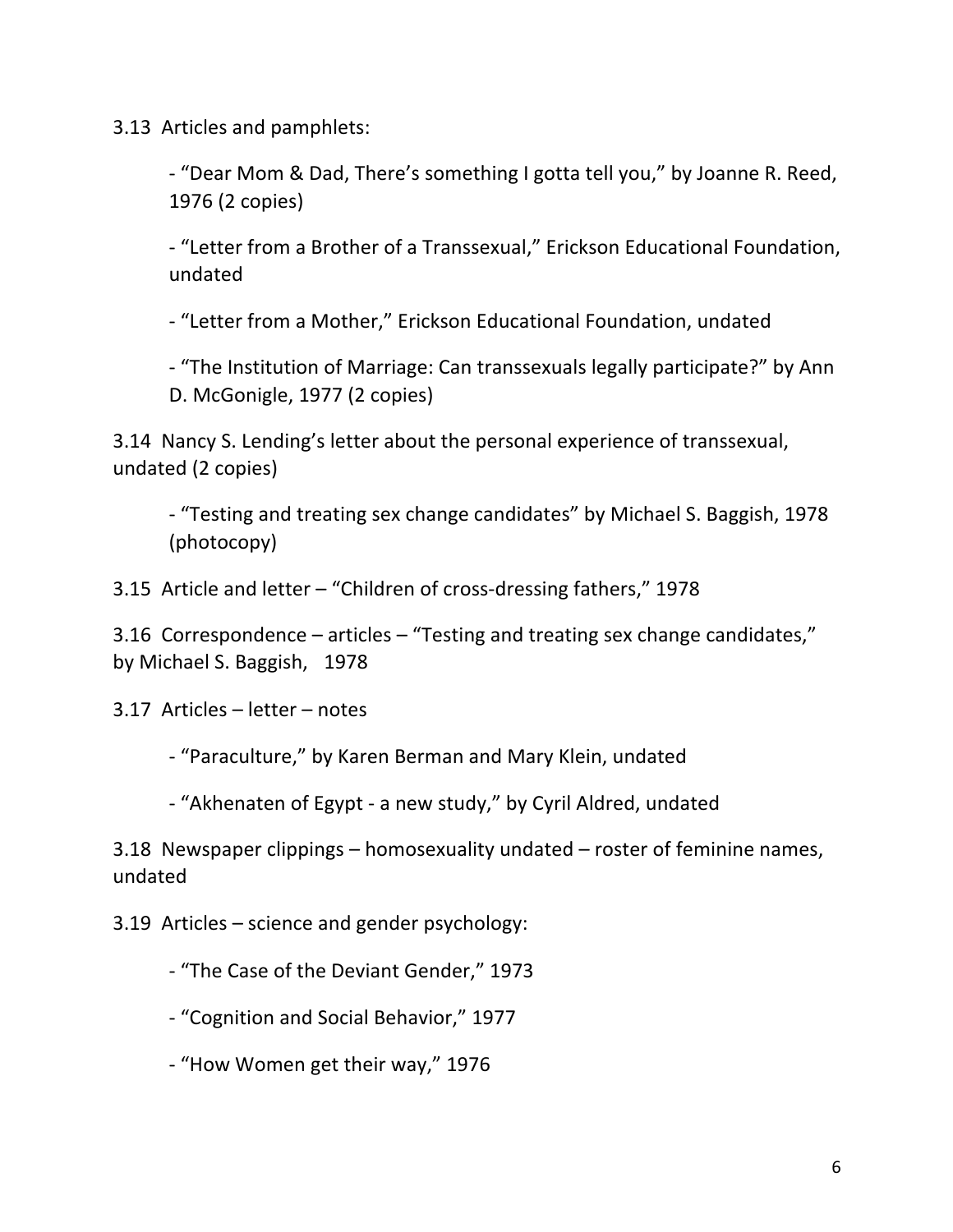- "The Need for a New Medical Model: A Challenge for Biomedicine," 1977

- "Masculinity what does it mean to be a man?," 1976

- "Transsexualism and the First Law of Medicine," 1977

- "The Whole Gender Catalog - Androgyny: Toward a New Theory of Sexuality," 1976

3.20 Articles – newspaper clippings – magazines c. TV/TS, 1971, 1975, undated

- "Transvestite: Trying to Make It as a Guy," 1971

- "What we don't know about homosexuality," 1974

- "The Samaritan," undated

- "Queen for a day 'Many transvestites are devoted to their families and the American way of sex as the judges who sentence them," by Vicki Richman – Letter, 1975

- " 'I Am a Homosexual' the Gay Drive for Acceptance," 1975

- "Jorgensen provokes thought and laughter from audience," 1975

- "Connecticut Bill Defeated," 1975

- "Transvestite Confab Opens," 1975

- "Transsexuality - Understanding the Anguish of Men and Women Born in the Wrong Bodies," 1975

- "Transvestites Speak for Themselves," 1975

- "Transvestite sex review: Female Impersonator News," undated

- "Crossdressers meeting in Provincetown talk about their desire to pass as women," 1975 

- "Male to Female: The Role Transformation of Transsexuals," 1975

- "Transvestism, A review," 1975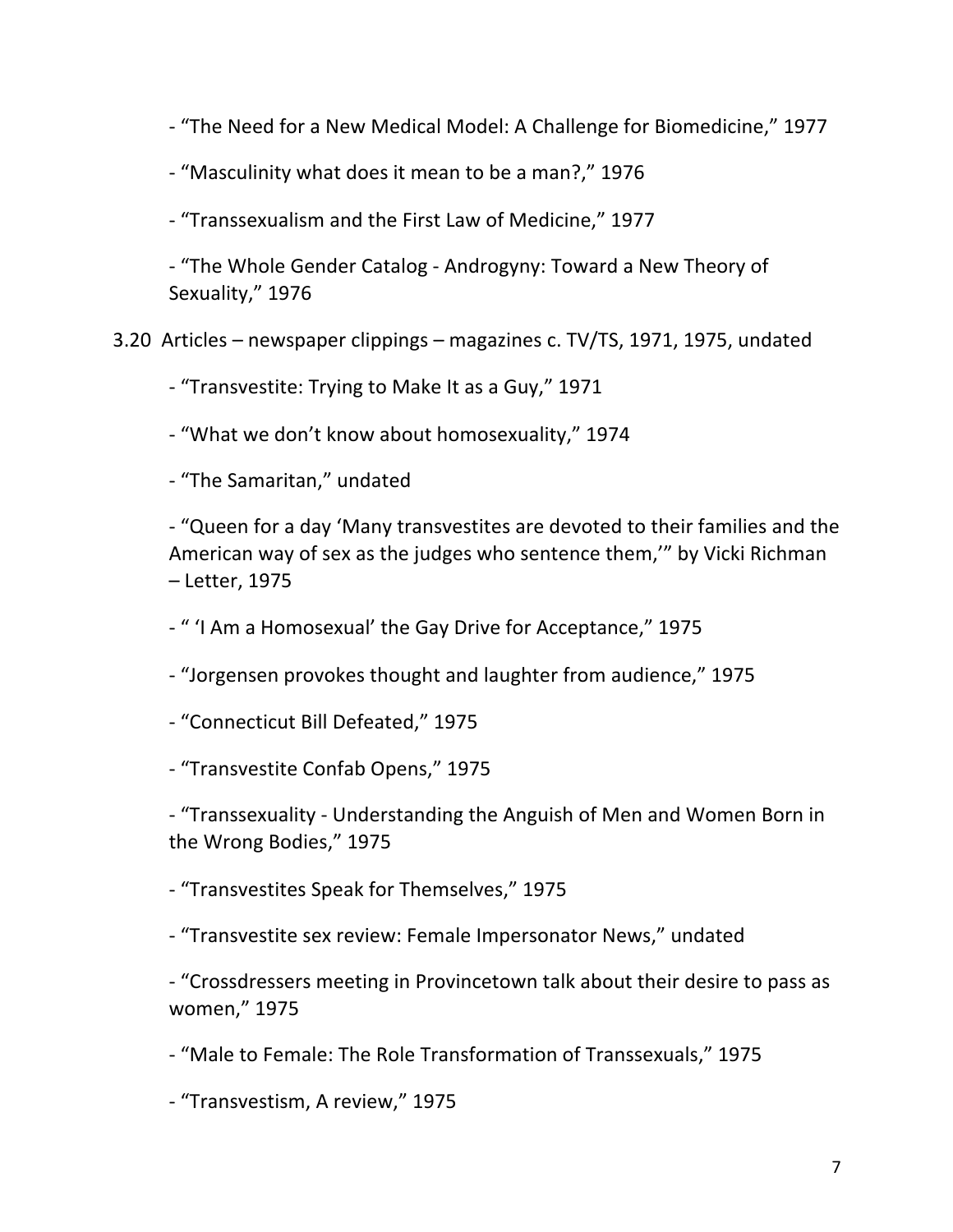- "The Transvestite - Experience," 1976

- Excerpt: "A Year among the Girls," by Darrell G. Raynor, (pseud.)

- "Hormones and Me," by Sally Douglas, undated

- "Androgyny - Why can't a woman be more like a man...and vice versa?," undated 

- "His Most Detestable (Lord Cornbury): Besides being a bigot, a fop, and a thief, the British", undated

- "Androgyny: Toward a New Theory of Sexuality," by June singer, 1976

- "Hippocrates Revisited," 1977

3.21 Articles – newspaper clippings – magazines c. TV/TS:

- Linda Ronstadt: "I hate the sound of my voice," 1976

- "Divine," by David Holland, 1976

- "The Sexes: Being in the Minority - More comfortable for women than men," 1976

- "A Typology of Transsexualism: Gender Identity Theory and Data," 1976

- "Operational Definitions for Service, Training, Education, and Learning," 1977

- "Evaluating the qualifications of a sexual therapist or co-therapy team," 1977

- "Can Fetishism Occur in Transsexuals?" 1977

- "In her own words: A Distinguished Man becomes a Woman," undated

- "He says he's a real woman and his car's a real car," 1975
- "Hirsutism is an ugly word for an ugly condition," undated
- "The larger woman to get a break," undated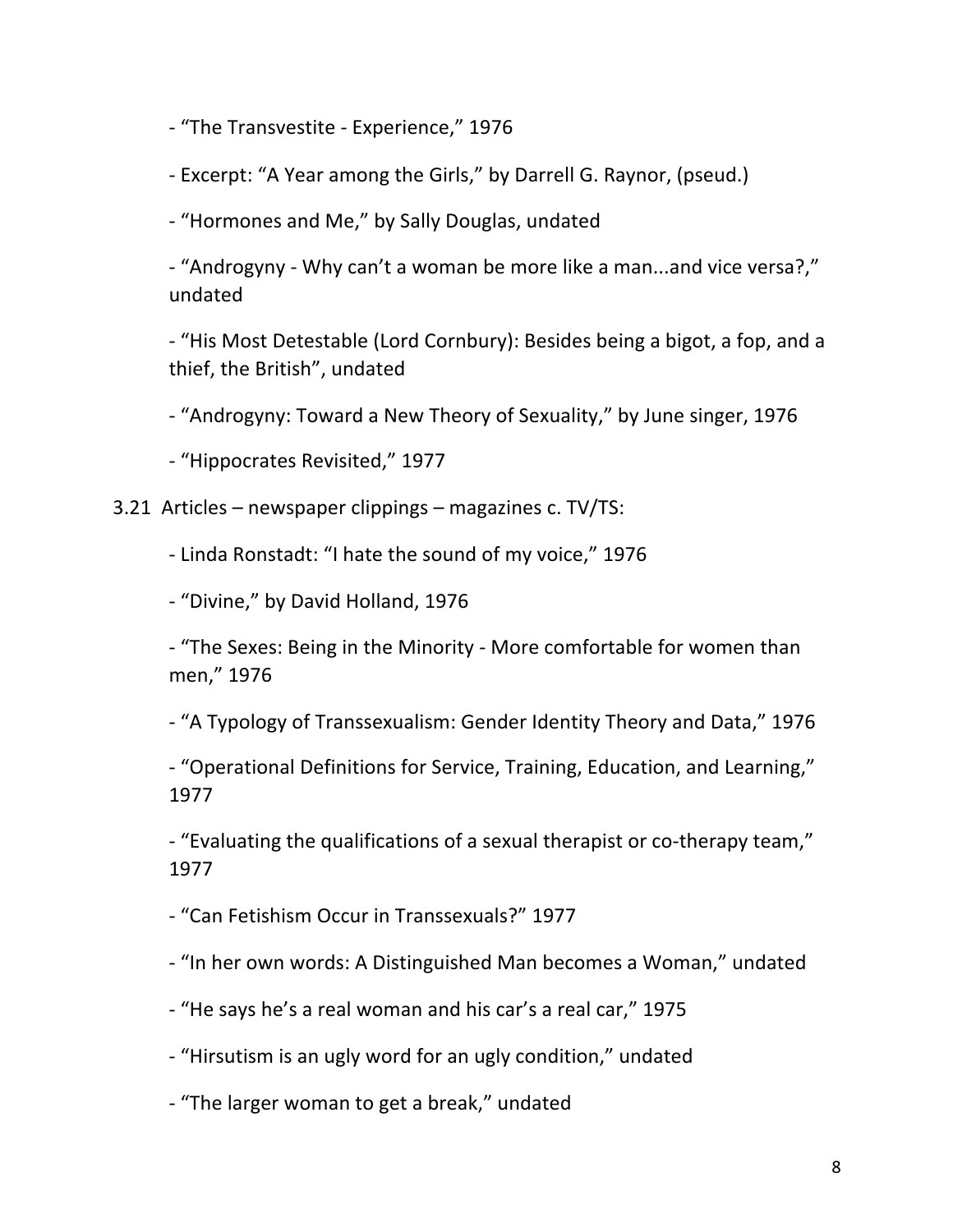- "Cosmic consciousness: An alternative vision of life after death that substitutes concepts taken from physics and philosophy for the idea of personal immortality in heaven or hell," 1976

- "How the best and the brightest came of age," 1977

- "Pant-suited pioneer of women's lib, Dr. Mary Walker," 1977

- "A Weekend in Alice's Wonderland," 1969

- "Dressing up in Limbo," 1978

- "Women Doctors are Entering all Specialties," by Lloyd Shearer, 1977

- "The Sex Educators, Counselors and Therapists have come of age," 1978

- "Getting serious about sex," 1978

3.22 Articles  $-$  TS/TX Sex roles  $-$ 

- "Greater Boston Area Resources for Transvestites and Transsexuals," by Laura McMurry, undated

- "A Non-Transsexual looks at Transsexuality," by Laura McMurry, undated

3.23 Articles - TS/TX Sex roles - Abstracts from Fundamentals of Human Sexuality, undated

- references 

- classification of sexual deviations, undated

- sadomasochism, undated

- Fetishist scenes in erotic literature, undated

- Erotica Minora, undated - Public Nuisance Offenses, undated

3.24 Articles - TS/TX Sex roles:

- Sexuality and homosexuality:" A New View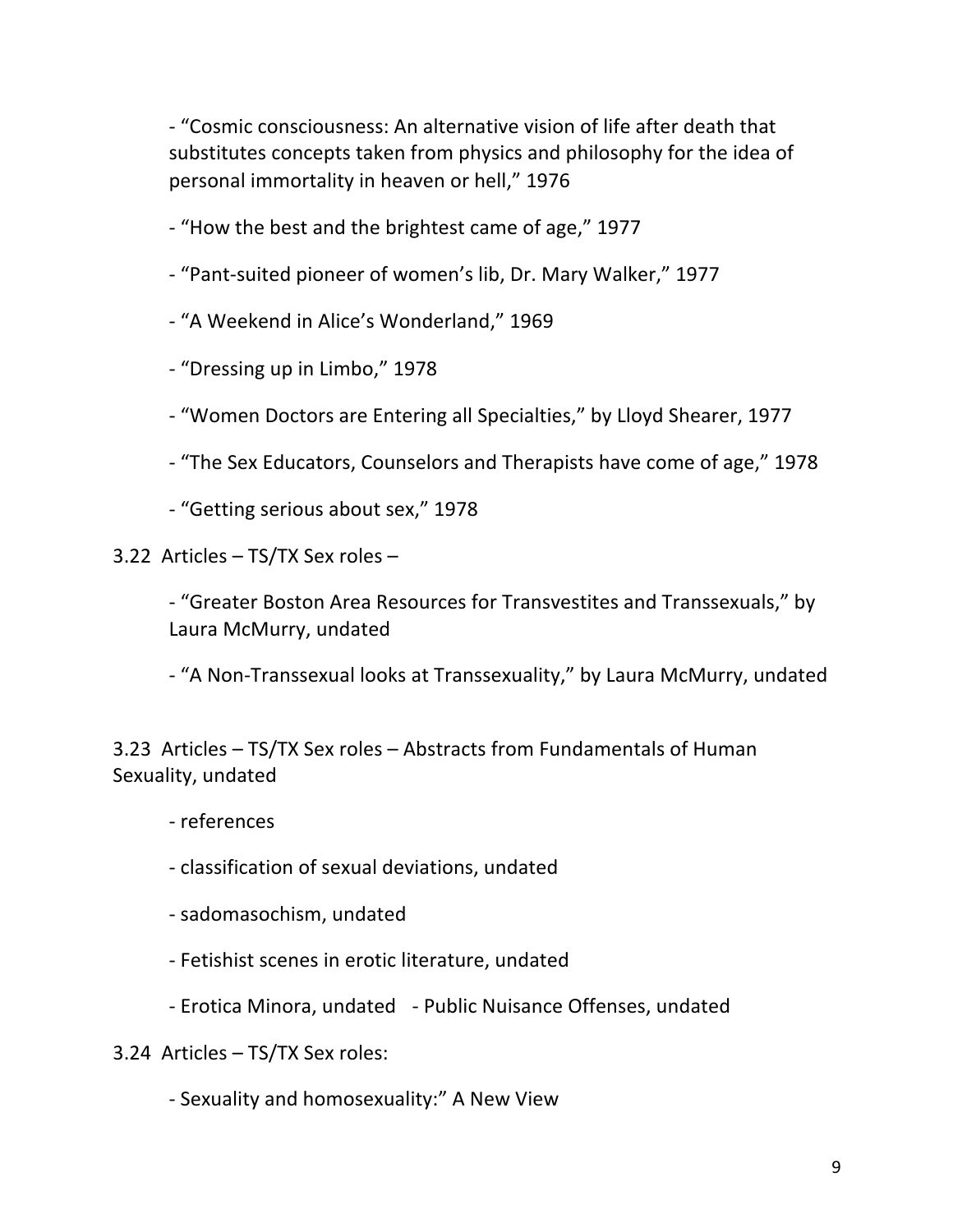- The Erotic Disguise," undated (2 copies)

- Cross-dressing: "Clothes make the man" 1972

- Transvestism: "Its Erotic Nature," undated

- "Sex! Or Is the Right Word Gender?" 1974

- "Dr. Jessie Bernard on Being Female", 1974

- "Toward the Meaning of 'Sexidentity," 1973

3.25 Articles – newspaper clippings – TS/TX Sex roles – crossdressing and gender and sexuality from Provincetown, Mass, 1976

3.26 The Outreach Institute  $-$  catalogue  $-$  book reviews, 1987-1988

3.28 The Human Outreach and Achievement Institute – brochures, undated

3.29 Contact sheet  $-$  photographs  $-$  clipping  $-$  breast prosthesis, 1976 (1 contact sheet, 4 photos)

3.30 Awards banquet – program,  $1988$  – gender issues for the  $90s$  – bibliography for the workshop

3.31 Articles by Leo Wollman, 1967-1985 - General

- "Transsexualism: Gynecological aspects," 1967

- "Office Management of the Postoperative Male Transsexual," 1969

- "Surgery for the Transsexual," 1967

- "The Transsexual Story: Introduction," 1972

- "Curriculum Vitae of Leo Wollman," M.D.

- "Scientific Adviser for Let Me Die a Woman"

- "Who's Who in America," 1977, 1980-1981

3.32 Articles - Professional, 1983-1984, undated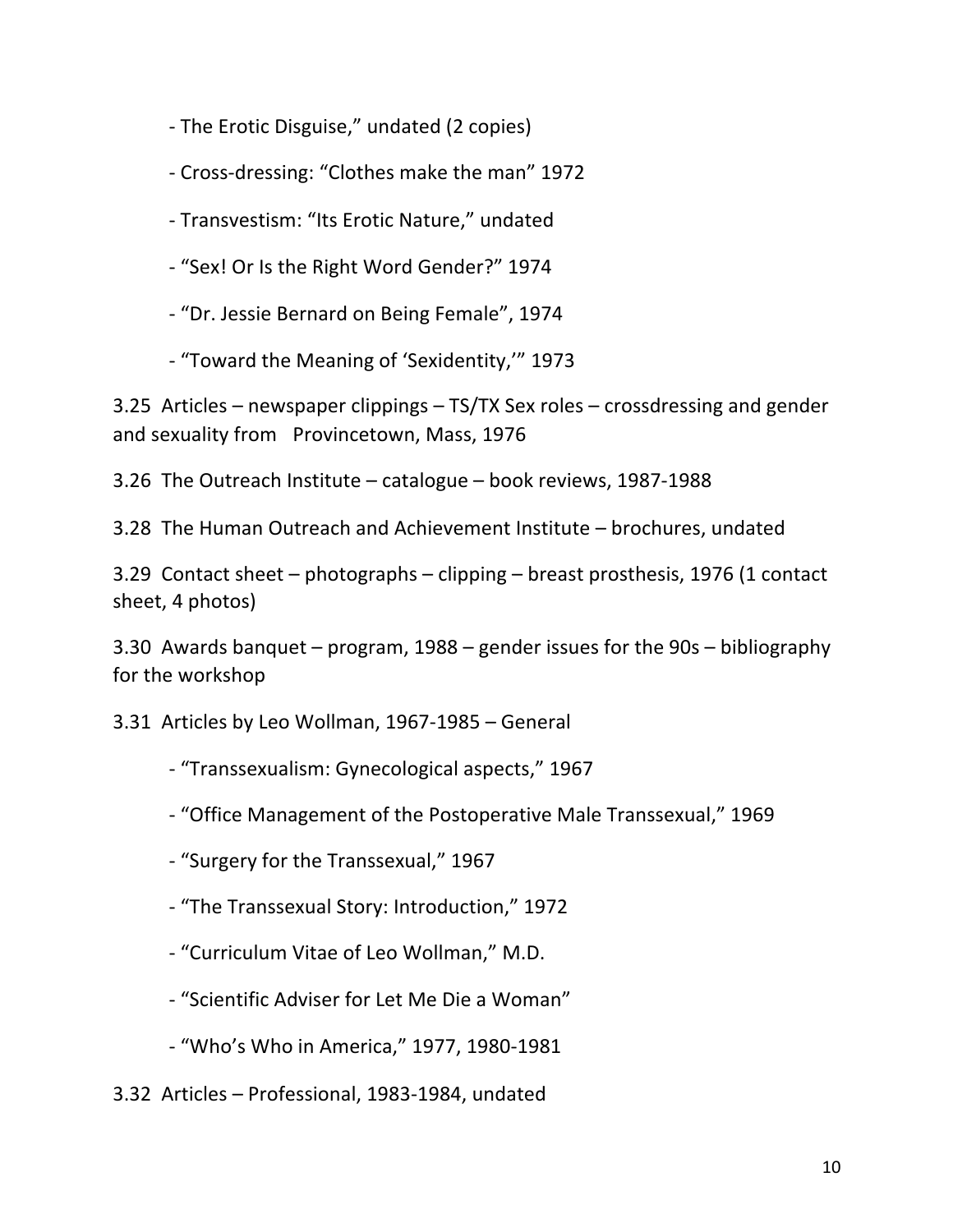- "The Psychobiology of Sexual Experience" by Julian m. Davidson, undated

- "The Nature of Androgen Action on Male Sexuality: A Combined Laboratory-Self Report"

- "Study on Hypogonadal Men," 1983

- The Needs of People - Symposium on Shamanism presented by Walter Houston Clark, 1984

3.33 Sex Information and Education Council of the U.S. (SIECUS) – report, 1983-1984 

3.34 Articles – source material – gender, 1982, undated

3.35 Outreach Institute - financial reports, 1984-1989

3.36 The Society for the Scientific Study of Sex, Inc. – correspondence – paper by Erik Erikson – meeting – general – program, 1983-1984, 1990

3.37 GLAD (Gay and Lesbian Advocates and Defenders) – article: "That Provincetown Style" - Glad Benefit, July 1983

3.38 Correspondence – Health issue seminar with Leah Schaefer, 1983

# **Box 4:**

4.1 Gay and Lesbian Counseling Services – client guide, 1985

4.2 OPERN (Outreach Professional Evaluation and Reference Network) –  $correspondence - membership applications, 1984-1985$ 

4.3 HOAI (The Human Outreach and Achievement Institute) – workshop – crossdressing issues and relationships  $-$  questionnaire, 1984-1985

4.4 Abstract – Paper for Western Section of SSSS (The Society for the Scientific Study of Sex, Inc.), 1984-1985

4.5 IFGE – conference,  $1987$  – audio tapes transcriptions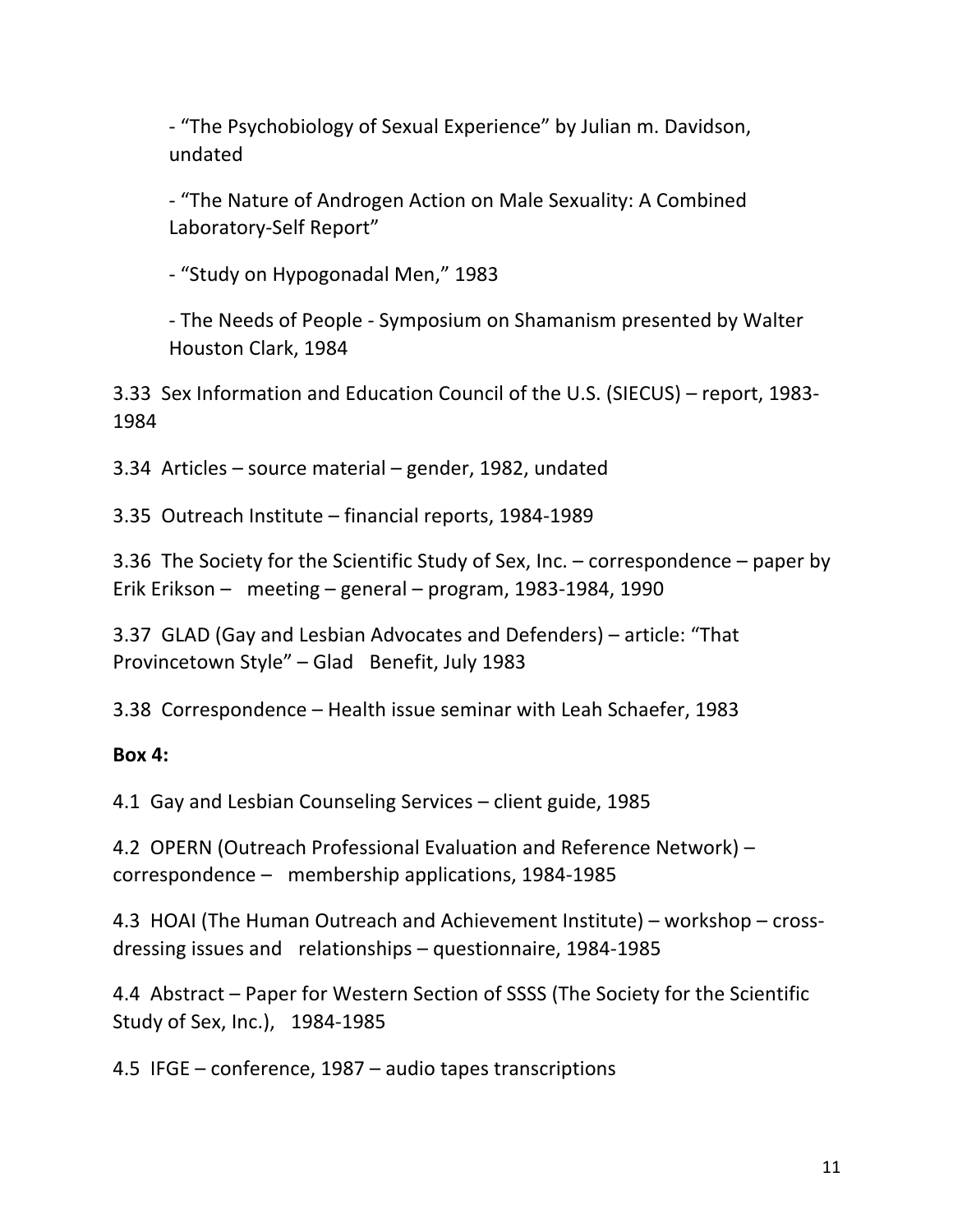4.9 Outreach Institute – newsletter – articles – book reviews – photographs, 1986

4.10 Outreach Article – 'No Fun Being a Girl,' by Mano from Playboy – letter in response, 1980

4.11 Newspaper clippings – photocopies, 1976, 1984, undated

4.12 Miller, Niela – correspondence – general, 1982-1985

4.13 Proceedings of a Conference – Boston, 1975

4.15 Speaking Engagements - Sexuality and Human Interaction by Ari Kane, 1987-1990 

4.16 The Harry Benjamin International Gender Dysphoria Association, Inc. -General, 1983

4.17 Correspondence – Richard F. Docter, 1983

4.18 Association for Humanistic Psychology – correspondence – bylaws, 1983

4.19 Nearly Everything You Wanted to Know About Crossdressing – photocopy of a book donated by Virginia Prince, undated

4.20 The Incidence, Frequency and Rate of Genital Satisfaction of Sixty-Four Post-Operative Male-to- Female Transsexuals Reported to be Experienced During Various Sexual Behaviors: A Descriptive Study – Dissertation by June Martin, 1988  $\left(\text{copy } 1\right)$ 

4.21 The Incidence, Frequency and Rate of Genital Satisfaction of Sixty-Four Post-Operative Male-to- Female Transsexuals Reported to be Experienced During Various Sexual behaviors: A Descriptive Study – Dissertation by June Martin, 1988  $\left(\text{copy } 2\right)$ 

4.23 Abstract – "Crossdressing Behaviors and Androgomy," by Ari Kane, undated

4.24 Double Exposure: Study of a Community of Heterosexual Cross Dressers - A thesis by Alison Virginia Demos, 1989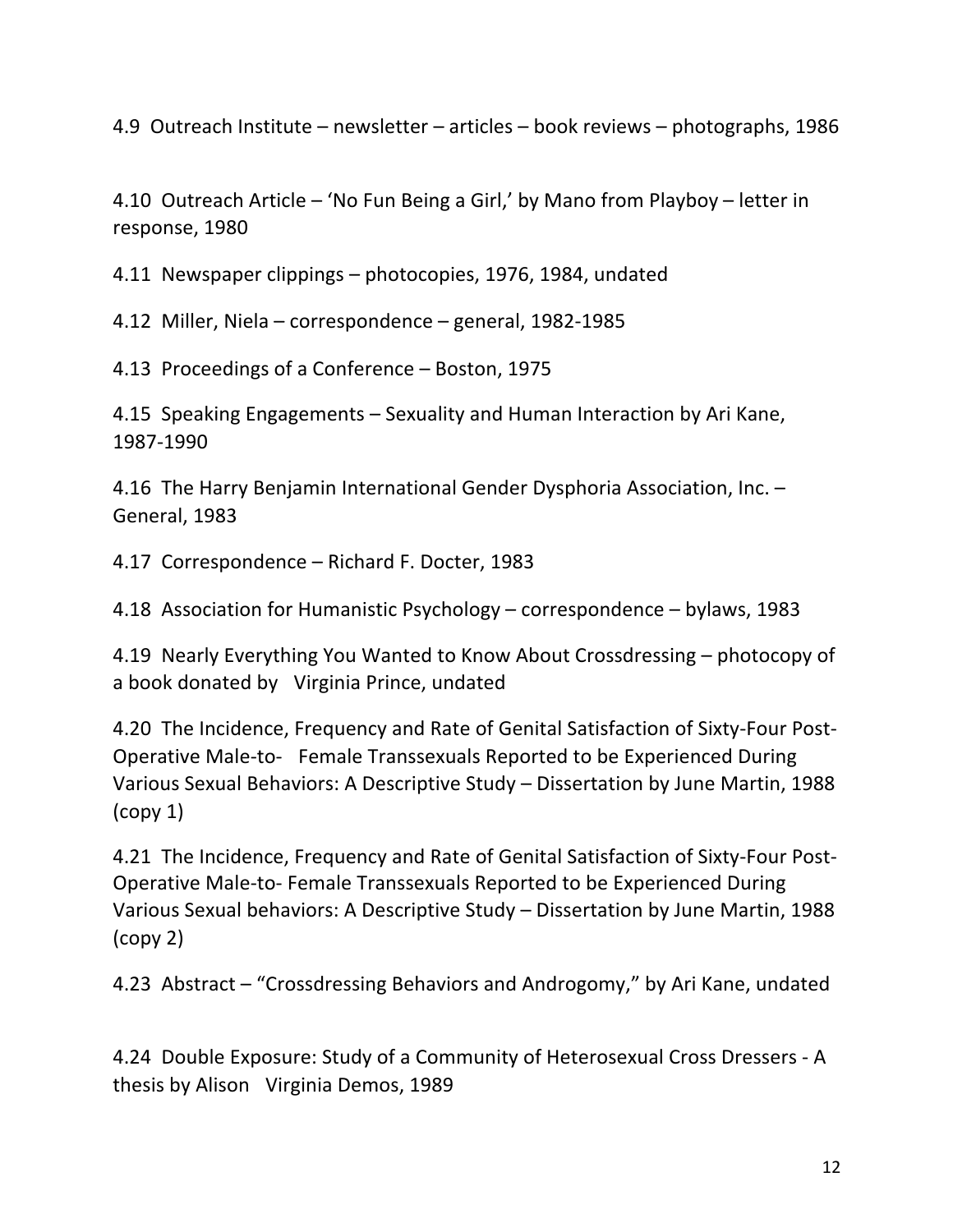4.25 Library Book Project - information, 1993

4.26 Book I and II, by Ruth Farmer – A Great Hope: A Transsexual Rebirth, 1993

4.27 Correspondence – draft copy of Transcending and Transgendering Male-to Female Transsexuals, Dichotomy and Diversity by Anne Bolin, 1991

4.28 Workshop – Massachusetts Psychological Center – general, 1977

4.29 Workshop – Outreach Foundation – correspondence – pamphlets, 1977

4.30 Joseph DeMaios – correspondence – personal records – photographs – miscellaneous, 1967-1979

4.31 Outreach Newsletter – Advertising letter with rate sheet, 1979-HOAI (The Human Outreach and Achievement Institute), undated

4.32 Old Provincetown in Early Photographs, by Irma Ruckstuhl, 1987

#### **Box 5:**

5.2 Correspondence – Phil Donohue Show – brochure (Stents for Post-Surgical Dilating) – The International Platform Association, Certificate of Achievement to Ariadne Kane, photocopy  $-$  general, 1979-1980, 1996

5.5 Tiffany Club of New England – correspondence – brochures – general, 1993-1999 

5.6 Outreach Institute of Gender Studies - correspondence - minutes pamphlets  $-$  general, 1995- 1996

5.9 Who's Who and Resource Guide to the Transgender Community – book sources and videos, 1991-1997

5.10 Outreach Newsletter – master – correspondence – newspaper clipping – general, 1979

5.11 Outreach Institute of Gender Studies – A Glossary for Understanding Gender Diversity, 1996

5.12 Correspondence – photographs – miscellaneous, 1987-1997 (19 photos)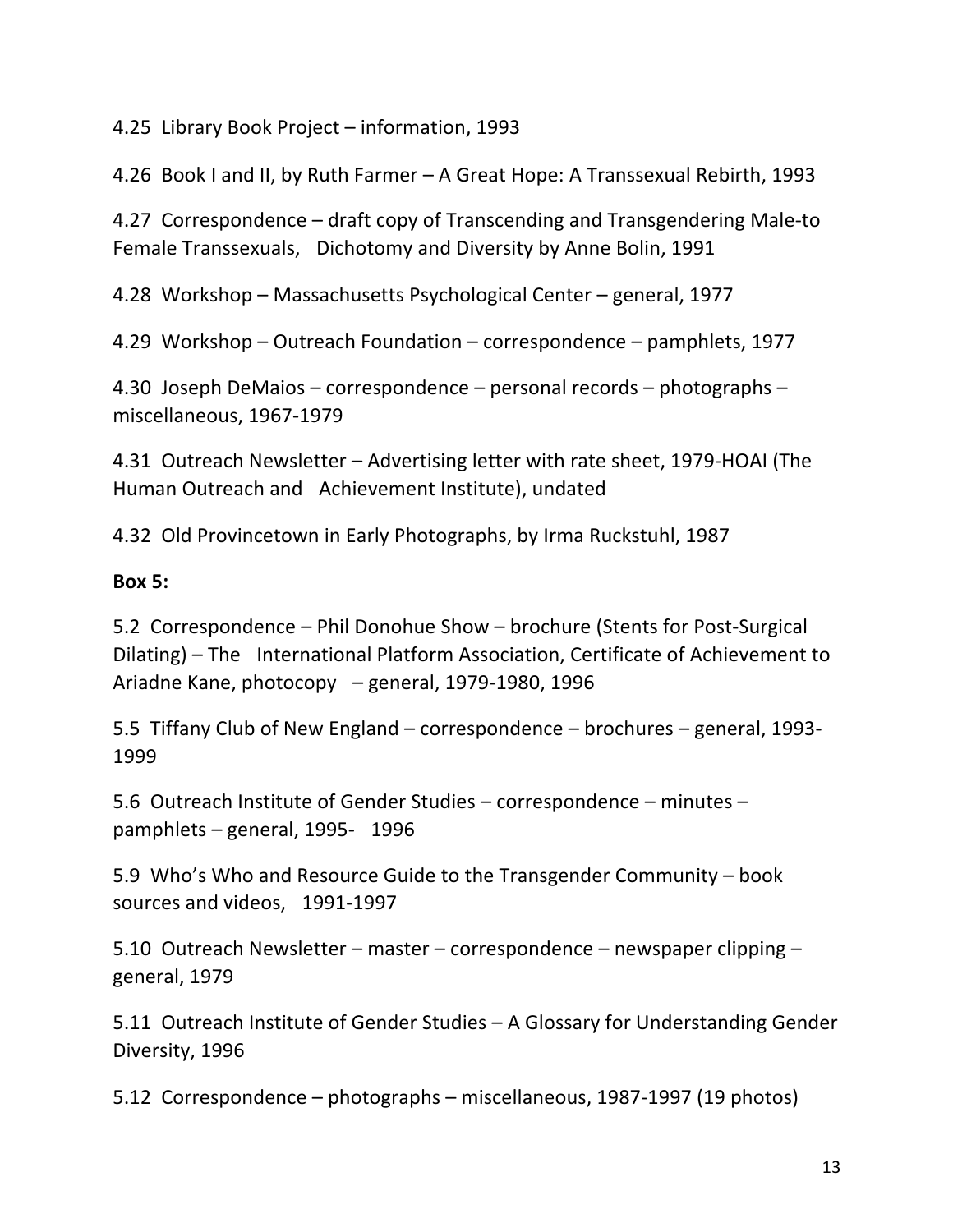5.13 Publications - Gender Identity Brochure - miscellaneous, 1988-1993

5.14 Articles – photocopies – miscellaneous – B-W lecture notes, 1994-1996

5.15 Correspondence – conference notes – Outreach & Chi Tribune Newsletter, 1979-1980 

5.16 Correspondence – miscellaneous, 1993-1996 – 1995 Fantasia Fair Early Bird Registration form  $-$  financial records  $-$  Requirements for Continuing as Director of FF, 10/11/94

5.17 Correspondence – Outreach Newsletter, winter 1981 - master copy, 1980-1981 

5.18 Exercise book, undated – Handwritten notes, some of it a script, Ariadne Kane 

5.19 Correspondence – financial records – Fantasia Fair participants directory, 1983, 1991-1992 

5.20 Joseph DeMaios – correspondence – memorabilia – Trip, 1964

5.21 Joseph DeMaios – letters – resumes – job applications, 1975-1976

5.22 Joseph DeMaios – Certificate of Meritorious Achievement – photographs, 1952, undated

5.23 Poster – Transtiti – conference poster with program, Italy, undated

5.24 Correspondence – articles – newspaper clippings, 1988-1995

5.25 Correspondence – poems – Outreach News Notes, 1983

5.26 Ephemera, 1961-1967: 

-Canoe club flag, autographed

-American Academy of Political and Social Sciences name tag, 1956 annual meeting 

-Leysin ski permit, 1968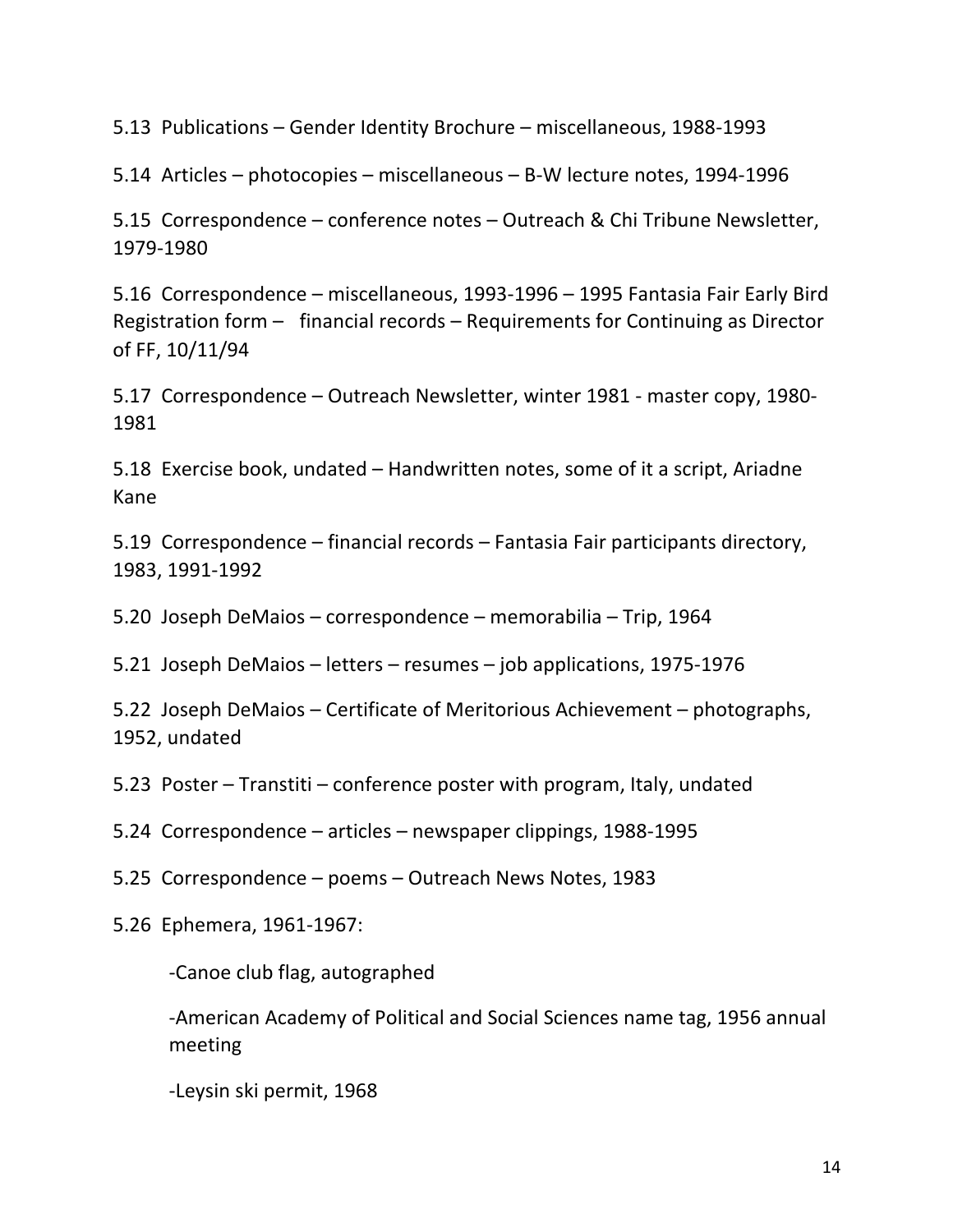-11 photos from ski trip

-Items from 1961 trip to Yugoslavia

-Address list of faculty at The Cambridge School of Weston, listing Joseph DeMaios 

-International driving permits, 1966, 1967

-Two poems: No longer to hate - To a friend, n.d

- 5.27 Pamphlets Outreach Institute of Gender Studies, 1978-1995
- 5.28 Miscellaneous:

-Business cards, Ari Kane M.ED., Theseus Counseling Services

-Tickets to Fantasia Fair workshops, seminars and functions, 1990's

- Change of address cards announcing JDM's departure from Boston to teach at St. Stephen's School in Rome, on the back of which he has written lecture notes

### **Box 6:**

6.1 Correspondence - articles - pamphlets on gender issues - board game, 1994-1996 

6.2 NCSA (North Central Sociological Association) – program – annual meetings, 1996 

6.3 RSI (Rikki Swin Institute) – transperson survey, 2002

- 6.4 Correspondence general, 1980, 1990-1994
- 6.5 Miscellaneous contact and information Princeton, 1992 Chicago, 1993
- 6.6 Newspaper clippings articles, 1991, 2001-2003, undated
- 6.7 Outreach Institute of Gender Studies logo, 1995
- 6.8 Notes Fun Fair Reunion, 1994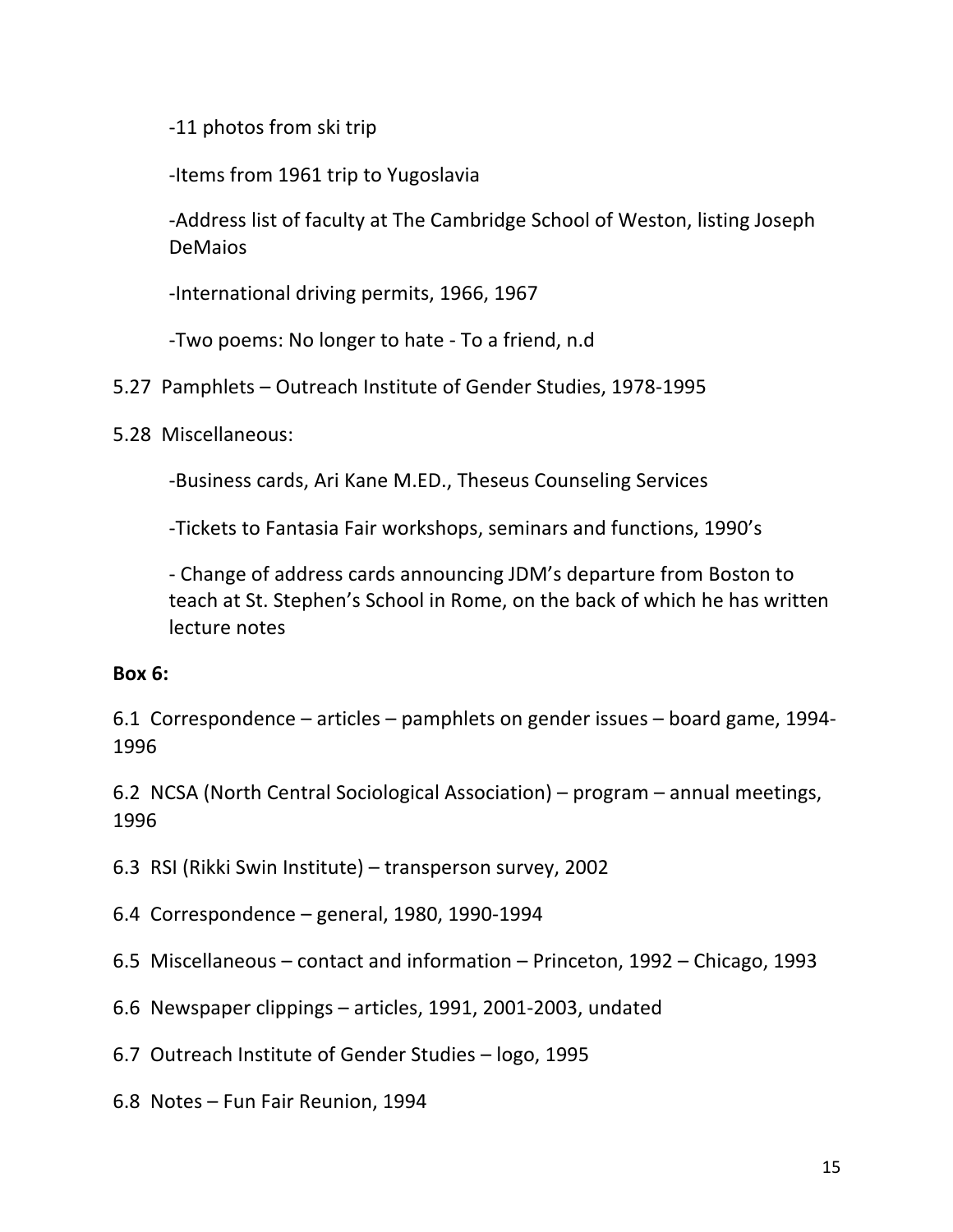6.9 AEGIS (American Educational Gender Information Service) – Annual Report to Advisory Board – General, 1993

6.10 AASECT-GARP (American Association of Sex Educators, Counselors and Therapists)-(Gender Attitude Reassessment Program) – Conference Evaluation, 1994 

6.11 Publication – Aspects of Gender by Lesley Gordon, 1995

6.12 Outreach Institute – Fantasia Fair – correspondence – articles – general, 1989-1991 (1 photo)

6.14 Outreach Institute of Gender Studies – press release – master copy, 1995

6.15 Gender Attitude Reassessment Program – Planned Parenthood of Connecticut – Theseus Counselling Service – correspondence – pamphlets, 1996

6.16 JBI (Jackson Brook Institute) Portland – correspondence – pamphlets, 1996

6.17 Outreach Institute of Gender Studies – faxes material – pamphlets, 1995-1996 

6.18 Horizon Institute – Correspondence – general – brochure, 1994-1995, 1998

6.19 Sunshine Club (Hadley, Ma.) – correspondence – registration forms, 1996

6.20 Abstract – Adopting Pre and Post-text Counseling Protocols for Diverse Populations at risk for HIV infection, undated

6.21 Fantasia Fair – roster, 1995 – program guide – registration forms – general, 1995 

 $6.22$  T-Programs – brochures – pamphlets, 1996

6.23 Men and Masculinity Conference, 1981 

6.24 Harvard Educational Review – Abstract: Crossdressing/Crossgender Behaviors and Androgomy, 1995-1996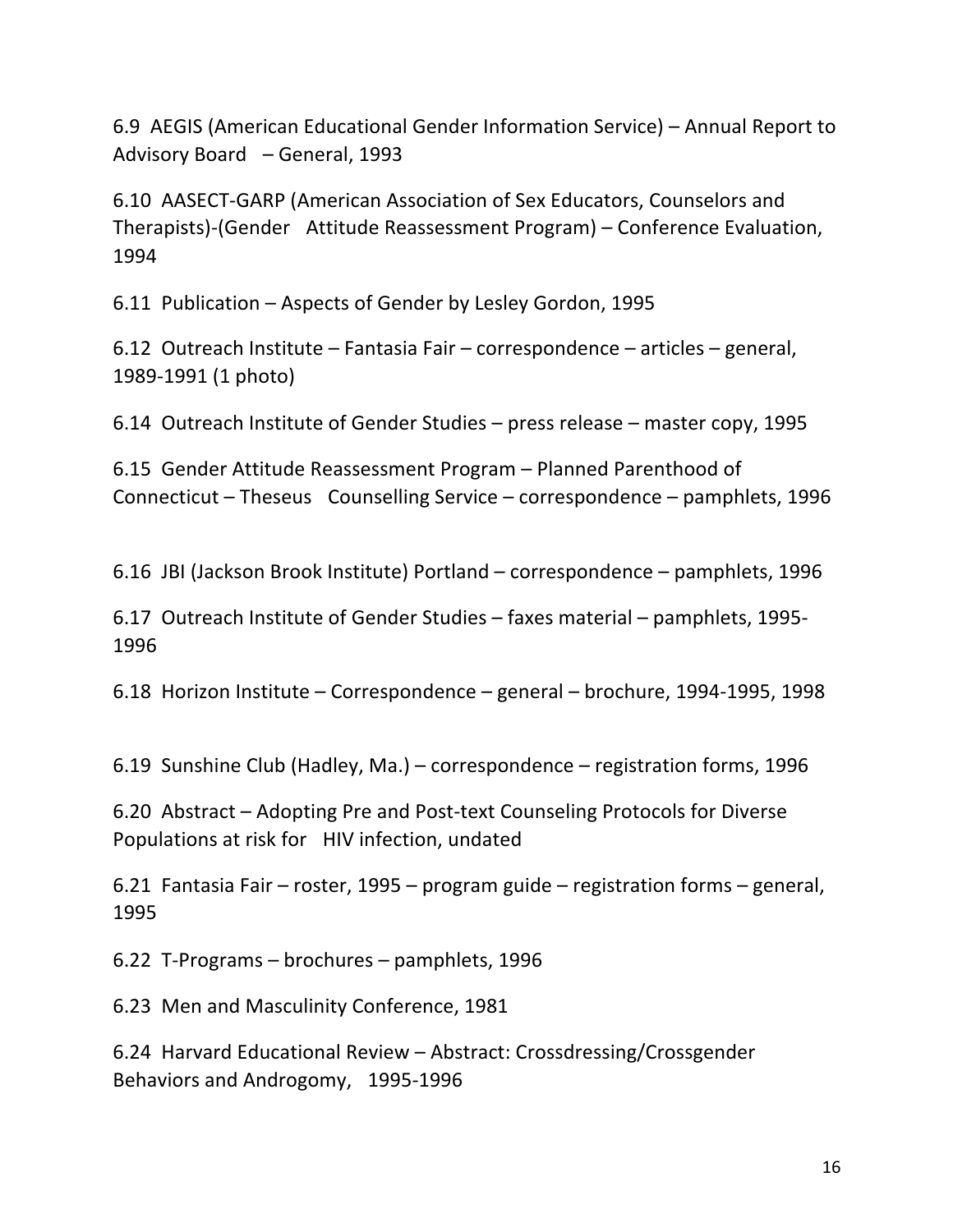6.25 Outreach Institute of Gender Studies – miscellaneous – faxed material – brochures, 1995-1997 

6.26 The Society for the Study of Social Problems – correspondence – program by Ari Kane, 1996

6.27 International Foundation for Gender Education – program proposal by Ari  $Kane$  – pamphlets, 1993-1996

6.28 Correspondence – brochures – financial statements – directories, 1995-1998 (1) 

6.29 Correspondence – brochures – financial statements – directories, 1995-1998 (2) 

6.30 Correspondence (Professional) – pamphlets – general, 1995-1997

6.31 Correspondence (Personal) – general – program – pamphlets, 1995-1996 (1 photo) 

6.32 The International Conference on Transgender Law and Employment Policy, Inc. – financial report – Index of Proceedings I-IV, 1996-1997

6.33 Travelers Express for Unique Dressers – correspondence – general, 1996 (1) photo) 

6.34 Correspondence  $-$  pamphlets  $-$  workshop proposal for the Southern Comfort Conference, 1996

6.35 The Outreach Institute of Gender Studies Workshop – correspondence – programs, 1997

6.36 American Educational Gender Information Service and It's time America! press release – correspondence – merger negotiations – CV of Ms. Dallas Denny, 1998 

6.37 Investments – correspondence – workshop/discussion project, 1995-1997

6.38 Outreach Institute of Gender Studies – Board of Directors teleconference  $meetings - correspondence - general - newspaper clippings, 1997-1998$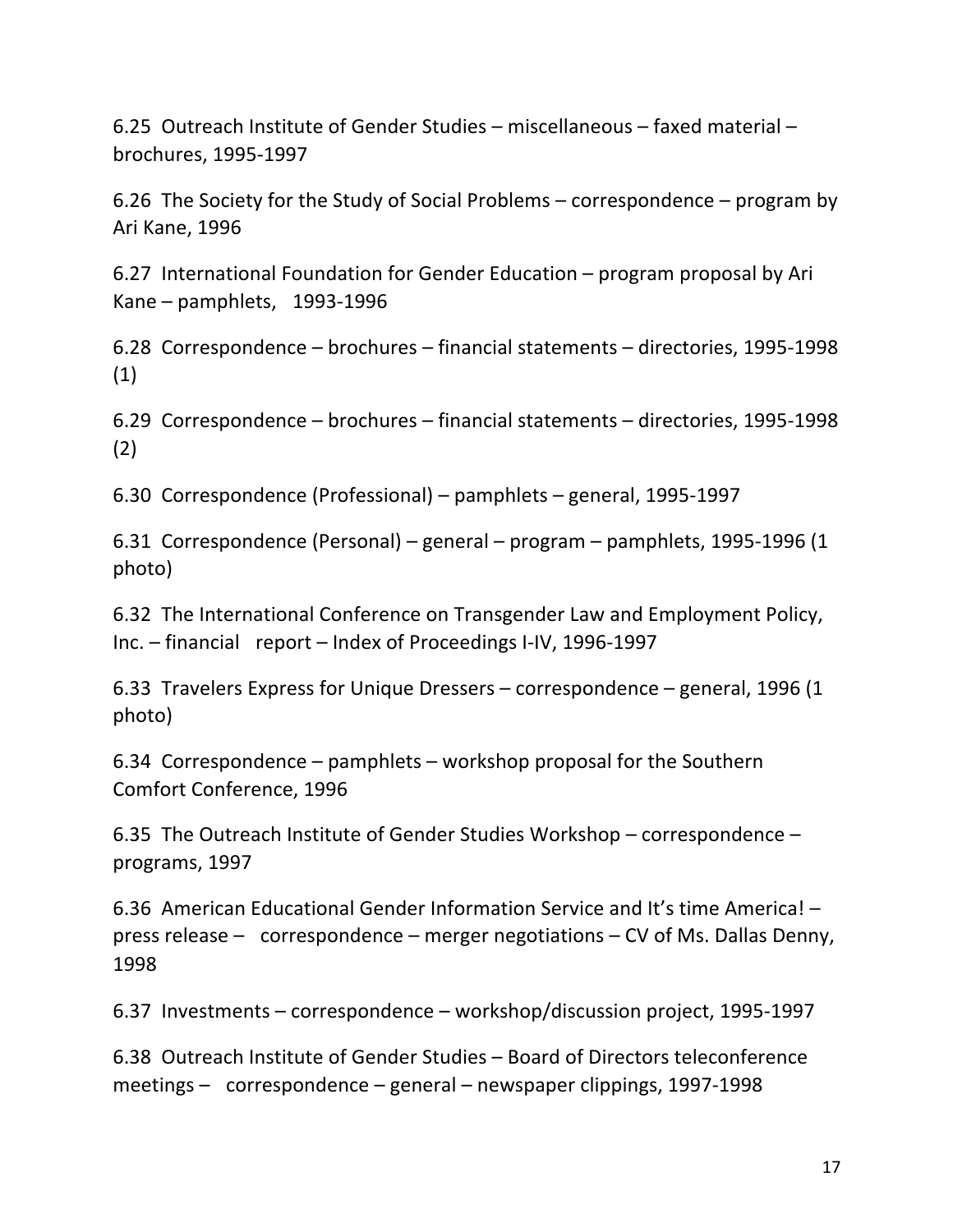6.39 Theseus Counseling Services – flyer, 1996 – stationary sample, 1997 – Outreach Institute of Gender Studies – contributed goods receipt, sample

6.40 Central Marine Psychological Society – meetings – speaker calendar – evaluation forms - general, 1997-1998

6.41 Indiana University – correspondence – newspaper clippings – pamphlet, 1997-1998 

6.42 Maine Clinical Counselors Association  $-$  spring conference  $-$  correspondence  $-$  pamphlets  $-$  general, 1998

6.43 Dr. Yvon Menard – correspondence – pamphlet,  $1998$ 

6.44 The Human Outreach and Achievement Institute  $-$  correspondence  $-$ Outreach Book Services - various brochures - programme, 1991-1993

6.45 Handbook – Female Impersonator's by "Pudgy" Roberts, 1967 – Uomini come donne (Men as a women) by Mariette Pathy Allen, 1987

### **Box 7:**

7.1 The Outreach Institute – Information on Techniques of Obtaining New ID (The Paper Trip II), 1980

7.2 Investments and CBTV516 – Notes on History of OIGS – correspondence – notes on Fantasia Fair experience  $-$  pamphlets, 1977

7.3 Ariadne Kane – published articles, 1995 – OIGS By-Laws, undated

7.4 Human Outreach and Achievement Institute - Boston, MA/OIGS publications, 1984-1990

-The Outreach Institute Catalogue, undated – insert - Outreach Newsletter, Book Reviews, 1984 (2<sup>nd</sup> copy catalogued)

- The TV-TS Directory: a guide for contact information about organizations, services and programs throughout North America, undated

- Abstracts of A Symposium on Gender Issues for the '80's: An Integral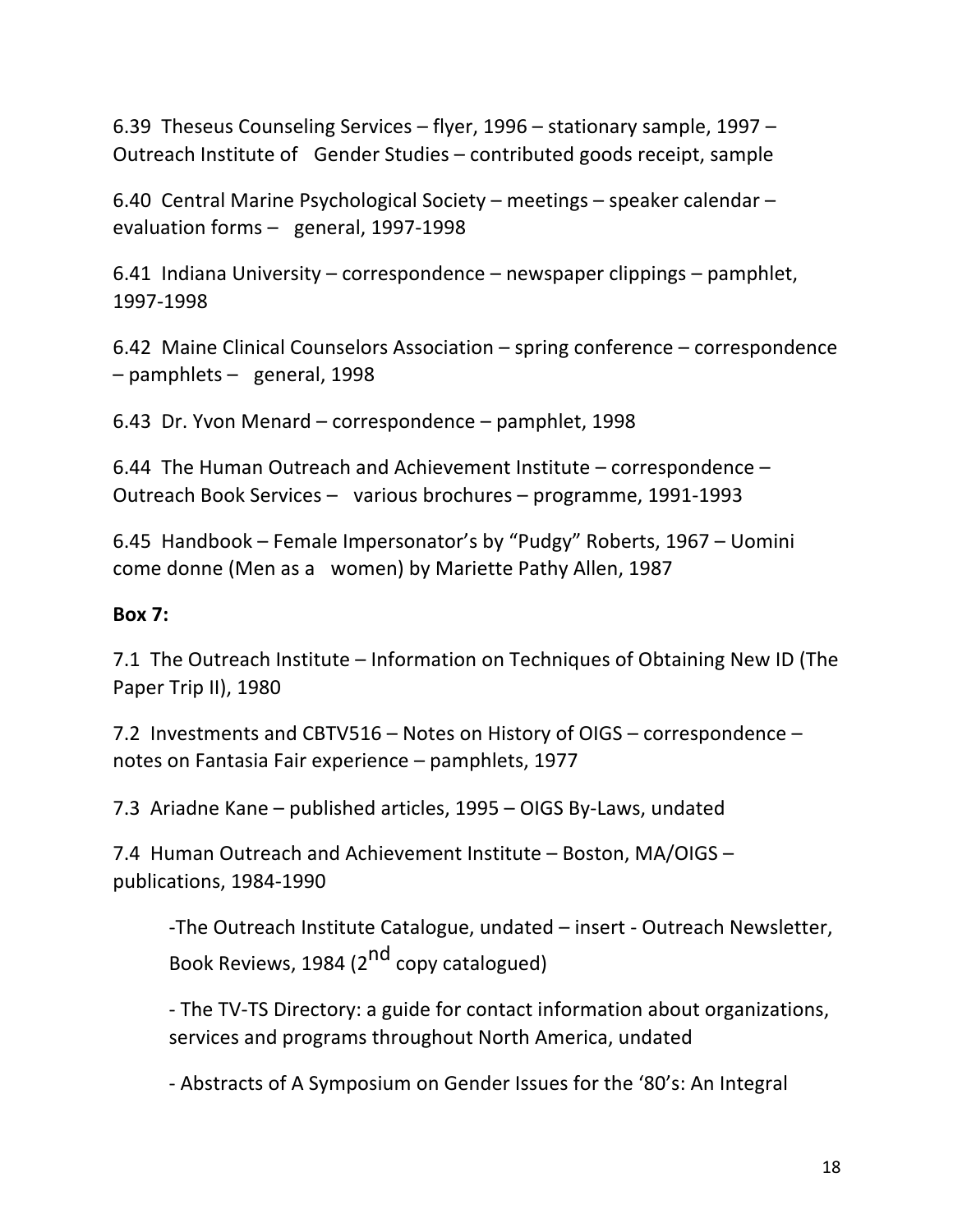Program at the joint AASECT-QUAD 'S' meeting, June 1984 (2<sup>nd</sup> copy catalogued)

- Abstracts of a Symposium on Gender Issues for the 90s - Part I of an All-Day Institute given by the 2<sup>nd</sup> International Lesbian & Gay Health Foundation Conference, 1988 (2<sup>nd</sup> copy catalogued)

- Abstracts of a Symposium on Gender Issues for the 90s, Part I of an All-Day Program for Health Professionals, 1989 (2<sup>nd</sup> copy catalogued)

- Crossdressing A Socio-Cultural Survey, Monograph Series Number I, 1981  $(2^{nd}$  copy catalogued)

- Transvestites: Deviant or Minority Group, Monograph Series Number II, 1981 (2<sup>nd</sup> copy catalogued)

- Androgyny and Transvestism, Monograph Series Number 3, 1981 (2<sup>nd</sup> copy catalogued) 

- Masculinity & Changing Men, a broader perspective: Symposium presented at the 31st

Annual Meeting of the Society for the Scientific Study of Sex, 1988 (2<sup>nd</sup> copy catalogued) 

7.5 The International Foundation for Gender Education – San Francisco Coming Together Convention, 1989 – participants package – program, brochures – general  $(1)$ 

7.6 The International Foundation for Gender Education – San Francisco Coming Together Convention, 1989 – participants package – program, brochures – general (2) 

7.7 The Outreach Professional Education and Referral Network – programs – brochures – newsletters – general – newspaper clippings, 1991

7.8 Outreach Institute of Gender Studies – grant application, 1995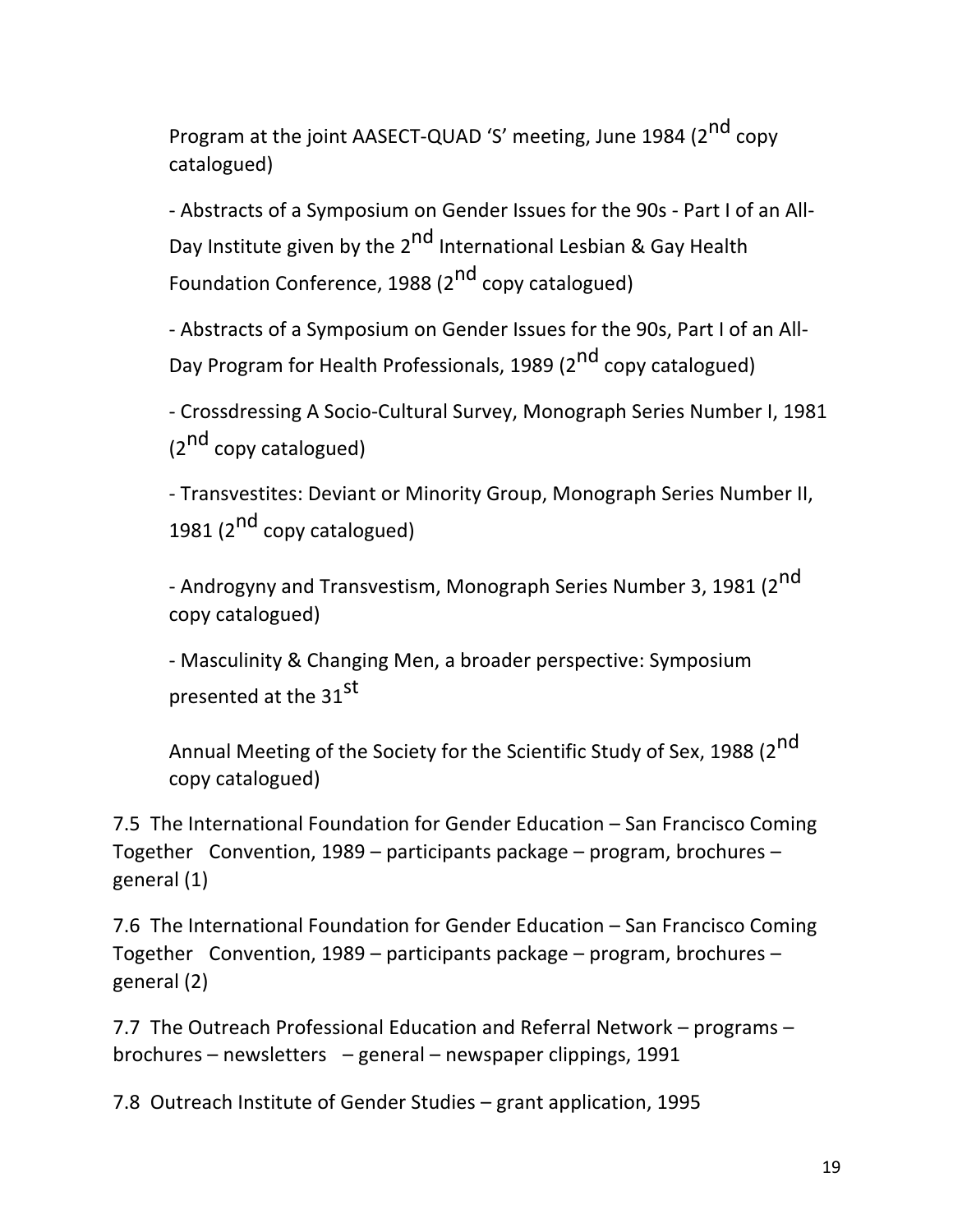7.10 Correspondence – general – pamphlets, 1991-1993

7.12 Outreach Institute of Gender Studies – nomination letter, 1995 – potential board member letter, 1996 – Journal of Gender Studies – subscription letter, 1994 

7.13 Conferences on TV – correspondence – notes – publications – general, 1980

7.14 The Human Outreach and Achievement Institute – seminar at New York University – correspondence – notes – general, 1992

## **Box 8:**

8.1 Porter Square – book master, undated (photocopy)

8.2 April Ashley's Odyssey – Outreach Institute – master copy (original), 1982 (photocopy) 

8.3 The Transvestite Memoirs of The Abbé de Choisy and the Story of The Marquise-Marquis de Banneville, translated from the French and with an Introduction by R.H.F. Scott  $-$  book master, 1973 (Photocopy)

8.4 The Feminine: spacious as the sky, by Miriam & José Argüelles, 1977

8.5 Geraldine: For the love of a transvestite, An autobiographical episode by Monica Jay – photocopy of title page, undated

8.6 Transvestites & Transsexuals, by Deborah Heller Feinbloom, 1976

8.11 Ferrari Publications – notes – permission forms for photo and video release, 1996 (photos to use in International Travel & Entertainment Guide)

8.12 Miscellaneous documents  $-$  article  $-$  letter  $-$  order form and notes, 1985-1997 – letter from a social worker to Ari Kane, 8 Oct. 1977, asking permission to attend Fantasia Fair to work with trans people  $-$  photocopy of article, "Bridging gender lines at Fantasia festival" Cape Cod Times 28, Oct. 1985 – order form for Fantasia Fair photo album from 1979 to 1984

8.24 Venus Castina, by C.J. Balliet,  $1956 -$  book master  $(1)$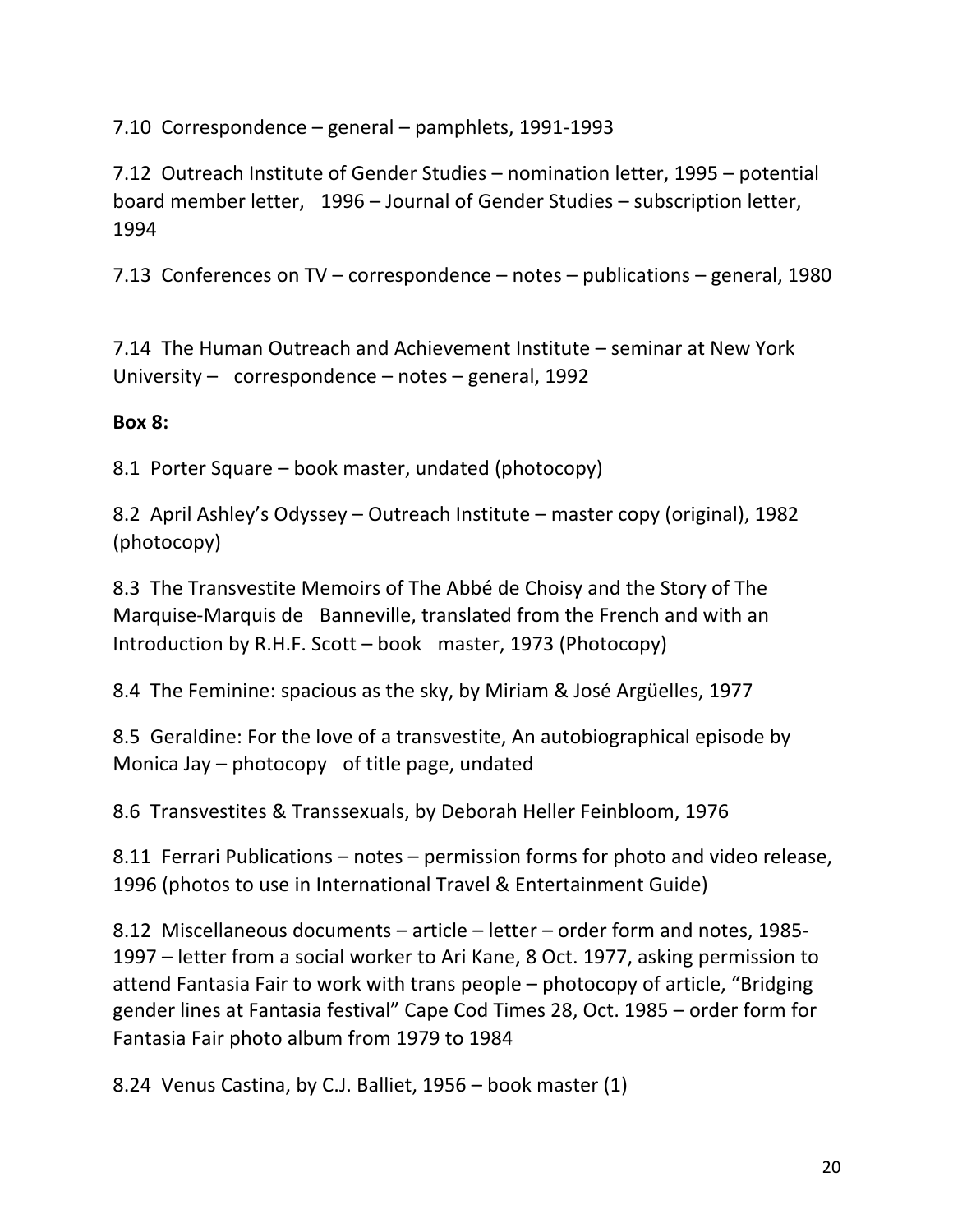8.25 Venus Castina, by C.J. Balliet,  $1956 -$  book master (2)

### **Box: 10**

10.24 Outreach Institute - Board of Directors - correspondence - financial statements – general, 1994- 1995 $(1)$ 

10.25 Outreach Institute – Board of Directors – correspondence – financial statements – general, 1994- 1995 $(2)$ 

## **Box: 11**

11.1 Outreach Institute – financial records – general, 1995  $(1)$ 

11.2 Outreach Institute  $-$  financial records  $-$  general, 1995 (2)

11.3 Journal of Gender Studies – correspondence – articles, 1995

# **Box: 13**

13.22 Transsexual Phenomenon – photographs – negatives – illustrations – Benjamin files (55 photos)

## **Box 14:**

14.1 The Story of a Transsexual, by Canary Conn, 1974 – Master copy

14.2 Emergence  $-$  The first complete female-to-male story: a Transsexual autobiography, by Mario Martino with Harriett  $-$  Master copy (photocopy)

14.3 Femininity, by Susan Brownmiller, 1984 – Master copy (photocopy) (1)

14.4 Femininity, by Susan Brownmiller, 1984 – Master copy (photocopy) (2)

14.5 Transvestites & transsexuals: mixed views, by Deborah Heller Feinbloom,  $1977$  – Master copy (photocopy) (1)

14.6 Transvestites & transsexuals: mixed views, by Deborah Heller Feinbloom,  $1977$  – Master copy (photocopy) (2)

14.7 Sex Change, by Thomas Kando, 1973 – Master copy (photocopy)